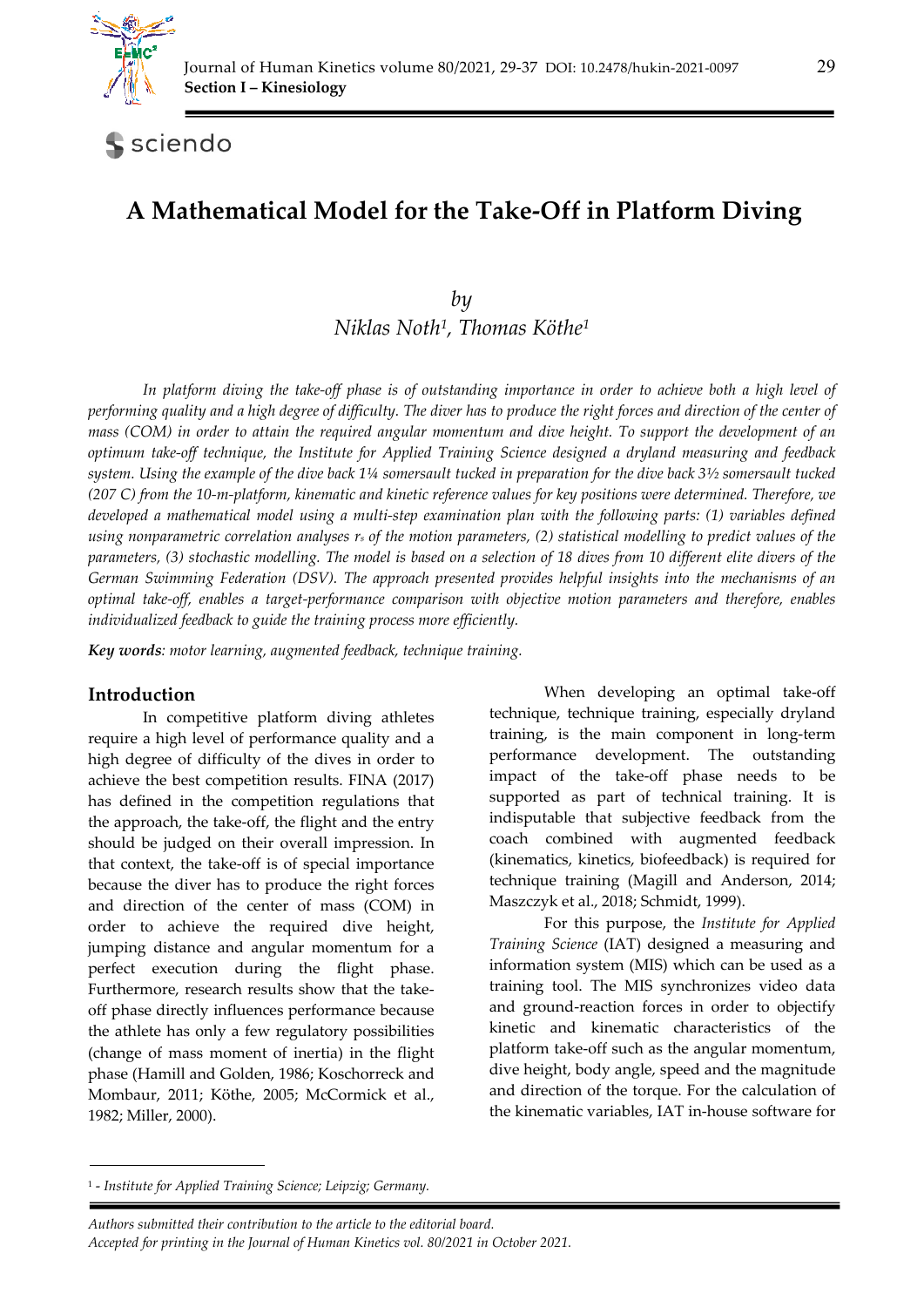2D-analyses was integrated into the MIS. All analysis results are stored in a central database and are available for the coaches and athletes on a large display to offer biomechanically supported feedback training. At the MIS, the diver performs preparatory dives in a foam pit, for example, the back 1¼ somersault tucked in preparation for the back 3½ somersault tucked (207 C) from the 10-mplatform.

The MIS was developed with the aim of providing objective data immediately to the coach. Therefore, an evaluation of key positions is preferred, inspired by the variables described by Miller et al. (1989) and Miller (2000) for back takeoffs in diving. A detailed description of the key positions and the movement variables is provided in the *Measures* section (Point 3).

In order to optimize the take-off movement, it is necessary to detect sources of error in motion execution and intercede with special training routines. Therefore, reference values of kinetic and kinematic variables for the augmented feedback are required. It should be noted that, compared to the large amount of research in springboard diving, only few studies have focused on the take-off phase in platform diving. The research can be systematized into the following parts and relevant studies are listed: (1) descriptive analyses to understand physical principles (Huber, 2016; Miller, 2000; O´Brian, 2003), kinematic analyses (Park and Yoon, 2017; Spriging and Miller, 2004), kinetic analyses (Hamill et al., 1985; Vieira et al., 2017), analyses of the interaction between kinematics and kinetics (Mathiyakom et al., 2007; Miller et al., 1989), modeling (Koschorreck and Mombaur, 2011; Wooten and Hodgins, 1996) and performance requirements (Vieira et al., 2017).

In the studies presented, various body models were used (e. g. de Leva, 1996; Zatsiorsky and Seluyanov, 1982) and the focus was put on different dives. Since the selection of the body model has a considerable influence on kinematic results concerning the COM or moment of inertia, it is not possible to create a set of reference values from the literature which could be used in the MIS.

Therefore, the aim of the study was to determine kinematic and kinetic reference values for the MIS based on a mathematical model. For this purpose, kinematic and kinetic data were used to clarify the relationships between motion variables and to predict values by statistical modelling.

Our research is restricted to the take-off for the back 3½ somersault tucked. This dive is aside from the back 2½ somersault piked for women and aside from the back 3½ somersault piked for men the standard dive for dive group 2 in the Olympic Games and World Championships. In addition, learning this dive is important in order to succeed in the Junior World Championships and as part of long-term performance development.

## **Methods**

## *Data selection*

The MIS was used in a variety of performance diagnostics between 2012 and 2018. The preparatory dive back 1¼ somersault tucked was performed 242 times by national and international elite divers of the German Swimming Federation (DSV). These dives represent the baseline. Only trials with a high level of performance quality from this expert population were used for the analysis in order to develop a stochastic model for the MIS. Only athletes who presented the dive 207 C (10- mplatform) or 205 C (5-m-platform) in competition with a quality of at least 6.5 points were involved. In addition, only those trials were selected which matched the criteria of a typical force curve described by Miller (1989, 2000). This includes, for example: harmonic opening movement (smooth lifting in a toe position), characteristic of a  $2<sup>nd</sup>$  and 3<sup>rd</sup> maximum force of the vertical ground reaction force Fz, the position of the horizontal maximum force  $F_x$  in the area of reversal of motion.

We selected 18 dives performed by 10 different athletes (5 male and 5 female). At the time of the test they were  $16.5 \pm 5.1$  years old, had a body weight of  $54.9 \pm 10.9$  kg and their body height was  $1.63 \pm 0.1$  m. One of them had participated in the Olympic Games, one in the World Championships, four in World and European Junior Championships, one in a Diving Grand Prix and two in the German Diving Championships. At the time of this study, the training load of athletes was 20-25 h per week (5 – 6 days).

#### *Measures*

The MIS was set up in the testing area of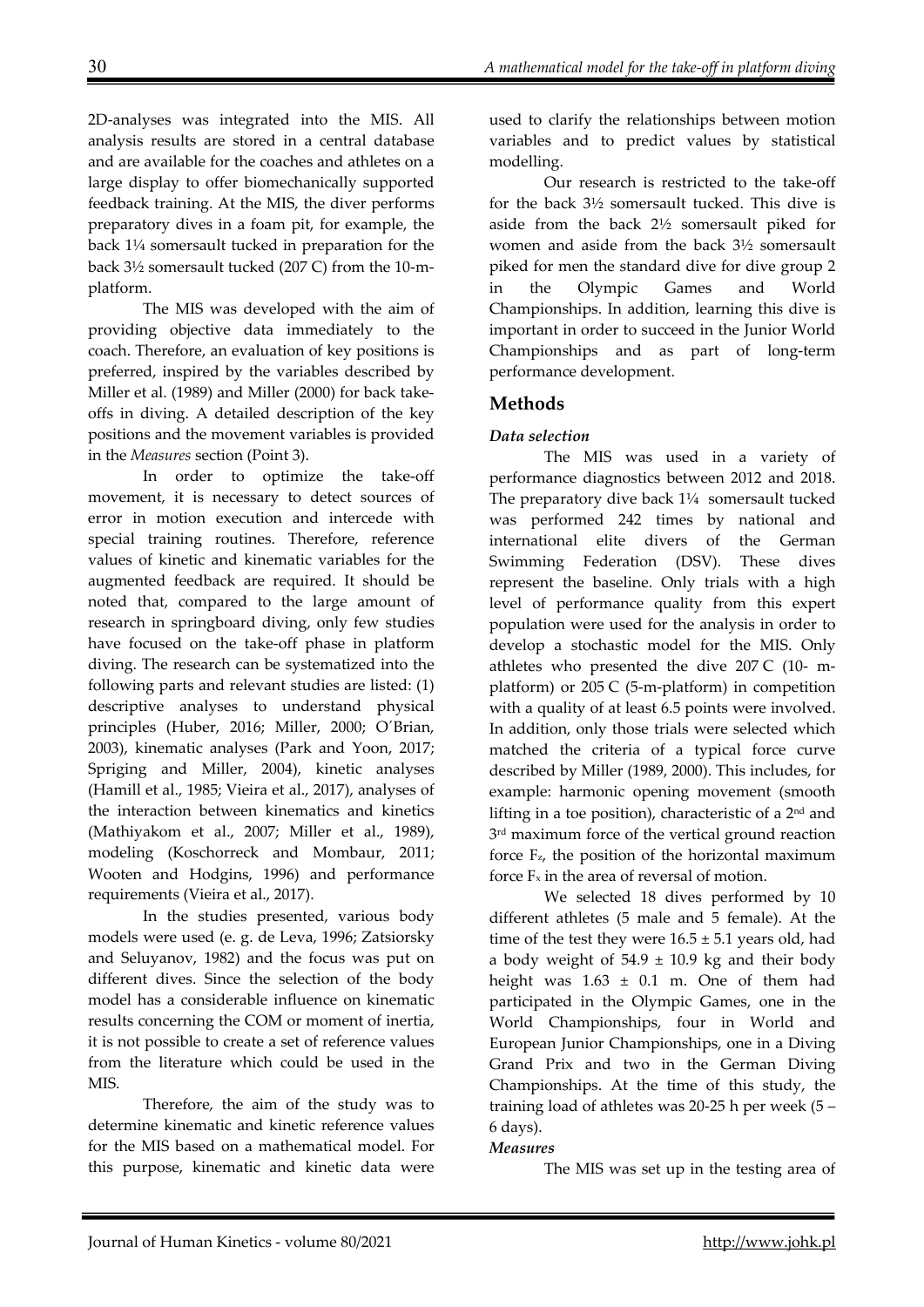the IAT and the hardware consisted of the following synchronized components: a Basler camera "Aviator" to capture video data (up to 100 Hz), a Kistler force plate  $(100 \times 100 \text{ cm})$  to measure the vertical  $(F_z)$  and horizontal  $(F_x)$ ground reaction forces with a sampling frequency of 500 Hz, a data-processing computer and a whiteboard to present the analyses for coaches and athletes. The MIS was positioned at the edge of a foam pit, which allowed a high number of repetitions to increase the training load while reducing the risk of injury in the training routine.

The following list shows the observed key positions and Figure 1 is an example of the ground reaction forces with the key positions.

- (1) resting position before the initial weighting (Fz corresponds to body weight of the athlete)
- (2) beginning of the braking impact  $(F_z)$ corresponds to body weight of the athlete)
- (3) beginning of the major weighting reversal point of the brake impulse and acceleration impulse
- (4) second maximum of  $F_z$
- (5) final unweighting leaving the platform.

Pose 1 is a resting position before the movement starts, thus the pose was not considered in the model.

For the development of the stochastic model, the following variables were captured with the MIS for the key positions described above:

- (1) body weight normalized forces  $F_z$  und  $F_x$
- (2) arm-torso angle  $(\alpha_{AT})$  angle between the upper body and the upper arm (hip, shoulder, elbow)
- (3) elbow angle ( $\alpha$ E) angle between the forearm and the upper arm (shoulder, elbow and wrist)
- (4) upper-body angle  $(\alpha_{UB})$  angle between the shoulder, hip and the perpendicular line
- (5) hip angle  $(\alpha_H)$  angle between the upperbody and the thigh (shoulder, hip and knee)
- (6) knee angle  $(\alpha_K)$  angle between the upper and the lower leg (hip, knee and ankle)
- (7) angle of the body position  $(\alpha_{BP})$  angle of the main axis of inertia to the vertical.

The mass distribution model according to Zatsiorsky and Seluyanov (1983) was used in the MIS to calculate the body position angle (variable number 7).

## *Statistical Analysis*

In order to develop the mathematical model for the backward take-off, a multi-step examination plan was used in this study. The aim of part 1 was to define the variables of the model. For this purpose, nonparametric correlation analyses rs of the kinematic and kinetic motion variables of each separate pose were calculated. Variables were ranked on the basis of the magnitude of the correlations, whereby only correlations of  $r_s \geq 0.5$  were taken into account. Since variables can correlate with each other several times, the strongest correlation is was used for further modelling. Thus, each motion variable could be included only once in the model for one specific pose. The aim of part 2 was to use statistical modelling to predict values for particular variables. For this purpose, the linear regression equations and the coefficients of determination r2 were determined for the correlations verified in part 1. In addition, the confidence intervals ( $CI = 95\%$ ) of the regression lines (PASS, 2019) were calculated to determine their validity range.

The third part (3) linked the results from part 1 and part 2 to a stochastic model. Therefore, the regression equations from part 2 were assigned to the ranking order of the correlations from part 1. The criteria and predictors of the regression equations were calculated stepwise using an initial predictor. The criterion determined in the first regression equation was used as a predictor in the second regression equation. With the exception of the initial predictor, all criteria and predictors were signed with a lowered M (e.g.  $\alpha$ ATM for the calculated arm-torso angle in the model). The initial predictor was defined as the variable which correlated most closely with other variables and the minimum and maximum specified the validity range of the model. Consequently, all other variables could be calculated based on this initial predictor.

## **Results**

In Table 1, correlation coefficients of the motion variables are ranked and the regression equations are listed for poses 2, 3 and 4. The results show that the  $\alpha_{BP}$  was the initial predictor for all poses of the model.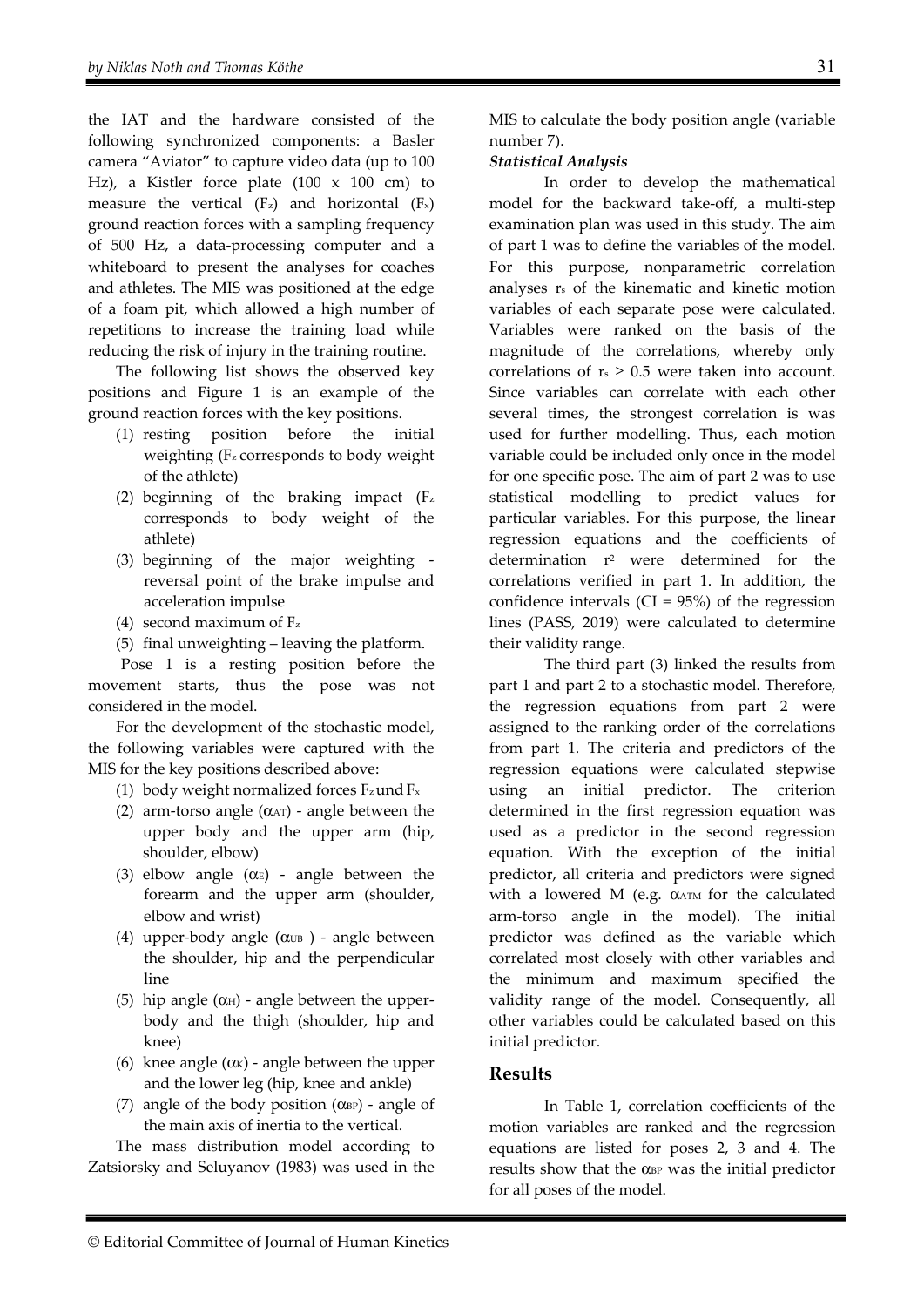

*Ground reaction forces with the key positions* 

*Ranking of correlation coefficients and the regression equations of each pose* 

|        |        |                       | variables              |                           | r <sup>2</sup> | regression equations                                              |  |
|--------|--------|-----------------------|------------------------|---------------------------|----------------|-------------------------------------------------------------------|--|
| pose 2 | part 1 | $\alpha$ UB           | $O$ <sub>BP</sub>      | 0.936                     | 0.876          | $\alpha_{UB} = 1.8361 * \alpha_{BP} - 22.66$                      |  |
|        |        | $\alpha$ H            | $\alpha$               | 0.877                     | 0.770          | $\alpha$ H = 1.0064 $*$ $\alpha$ UB + 131.1                       |  |
|        |        | $\alpha$ UB           | $F_x$                  | $-0.683$                  | 0.460          | $F_x = -0.0064 * \alpha$ UB - 0.2256                              |  |
|        |        | $\alpha$ <sub>K</sub> | $\alpha$ UB            | $-0.574$                  | 0.329          | $\alpha$ K = -0.6794 * $\alpha$ UB + 82.8                         |  |
|        |        | $\alpha$ AT           | $O$ CBP                | 0.534                     | 0.285          | $\alpha_{AT}$ = 3.3682 $*$ $\alpha_{BP}$ + 115.83                 |  |
|        |        | variables             |                        | $\mathbf{r}_\mathrm{s}$   | $r^2$          | regression equations                                              |  |
| pose 3 | part 1 | $\alpha$ UB           | $O$ CBP                | 0.915                     | 0.838          | $\alpha_{UB} = 1.2159 * \alpha_{BP} - 25.295$                     |  |
|        |        | $\alpha_{\rm H}$      | $O$ CBP                | 0.881                     | 0.776          | $\alpha_{\rm H}$ = 2.3786 $*$ $\alpha_{\rm BP}$ + 95.503          |  |
|        |        | $\alpha$ <sub>K</sub> | $\alpha$ H             | 0.858                     | 0.7353         | $\alpha$ <sub>K</sub> = 0.8995 * $\alpha$ <sub>H</sub> + 12.962   |  |
|        |        | $\alpha$              | $\alpha$ AT            | $-0.764$                  | 0.5835         | $\alpha_{AT}$ = -1.0602 * $\alpha_{K}$ + 118.05                   |  |
|        | part 2 | $\alpha$ $\!$         | $F_{x}$                | 0.581                     | 0.34           | $F_x = 0.033 * \alpha_E - 3.1491$                                 |  |
|        |        | variables             |                        | $\mathbf{r}_{\mathrm{s}}$ | $r^2$          | regression equations                                              |  |
| pose 4 | part 1 | $\alpha$ UB           | $O$ CBP                | 0.95                      | 0.8382         | $\alpha_{UB} = 1.9014 * \alpha_{BP} - 18.1$                       |  |
|        |        | $\alpha_{\rm H}$      | $\alpha$               | 0.944                     | 0.891          | $\alpha_{\text{H}} = 1.5437 * \alpha_{\text{UB}} + 128.59$        |  |
|        |        | $\alpha$              | $\alpha$ H             | 0.792                     | 0.627          | $\alpha$ <sub>K</sub> = 0.4482 $*$ $\alpha$ <sub>H</sub> + 55.327 |  |
|        |        | $\alpha$ E            | $F_x$                  | 0.675                     | 0.45           | $F_x = 0.016 * \alpha_E - 0.1995$                                 |  |
|        |        | $\alpha$ AT           | O(E)                   | $-0.604$                  | 0.364          | $\alpha_{AT}$ = -1.1469 * $\alpha_E$ + 309.66                     |  |
|        |        | $\alpha_{\rm E}$      | $\alpha_{\mathrm{BP}}$ | 0.595                     | 0.354          | $\alpha$ <sub>E</sub> = 1.6499 * $\alpha$ <sub>BP</sub> + 147.59  |  |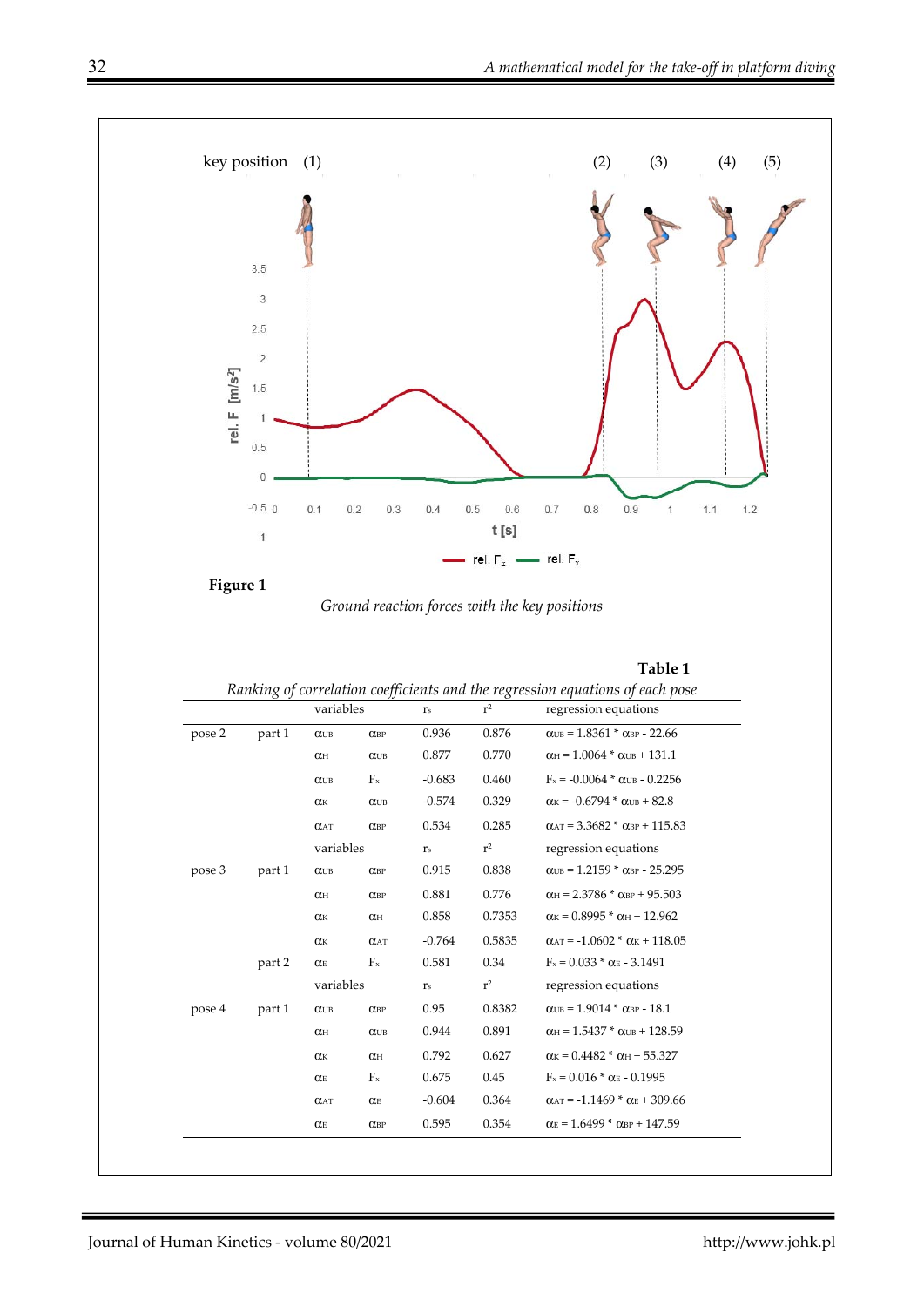| pose           | calculation path                                               | variable                          | result<br>[ $\degree$ ; m/s <sup>2</sup> ] | CI<br>$[\degree; m/s^2]$ |
|----------------|----------------------------------------------------------------|-----------------------------------|--------------------------------------------|--------------------------|
|                | $\alpha_\textsc{bp}$ (-11° < $\alpha_\textsc{bp}$ < -1°)       | $\alpha_{\rm BP}$                 | $-10$                                      |                          |
|                | $\alpha_{\text{UBM}} = 1.8361 * \alpha_{\text{BP}} - 22.66$    | $\alpha_{\scriptscriptstyle UBM}$ | $-41$                                      | $-43 - -39$              |
| $\sqrt{2}$     | $\alpha_{HM} = 1.0064 * \alpha_{UBM} + 131.1$                  | $\alpha_{\text{HM}}$              | 90                                         | $88 - 92$                |
|                | $F_{\textsc{xm}}$ = -0.0064 * $\alpha_{\textsc{UBM}}$ - 0.2256 | $F_{xM}$                          | 0.03                                       | $0.07 - 0.00$            |
|                | $\alpha_{\rm KM}$ = -0.6794 * $\alpha_{\rm UBM}$ + 82.8        | $\alpha_{\rm KM}$                 | 111                                        | $108 - 113$              |
|                | $\alpha_{ATM} = 3.3682 * \alpha_{BP} + 115.83$                 | $\alpha_{\text{ATM}}$             | 82                                         | $67 - 97$                |
|                | $\alpha_{\rm BP}$ (-12° < $\alpha_{\rm BP}$ < -1°)             | $\alpha_{\rm BP}$                 | $-10$                                      |                          |
|                | $\alpha_{\text{UBM}} = 1.2159 * \alpha_{\text{BP}} - 25.295$   | $\alpha_{\scriptscriptstyle UBM}$ | $-37$                                      | $-39 - -36$              |
| $\mathfrak{Z}$ | $\alpha_{\text{HM}} = 2.3786 * \alpha_{\text{BP}} + 95.503$    | $\alpha_{\text{HM}}$              | 72                                         | $68 - 75$                |
|                | $\alpha_{\rm KM} = 0.8995 * \alpha_{\rm HM} + 12.962$          | $\alpha_{\rm KM}$                 | 77                                         | $74 - 81$                |
|                | $\alpha_{ATM} = -1.0602 * \alpha_{KM} + 118.05$                | $\alpha_{\text{ATM}}$             | 36                                         | $29 - 43$                |
|                | $\alpha_{\rm E}$ (171° < $\alpha_{\rm E}$ < 177°)              | $\alpha_{\rm E}$                  | 174                                        |                          |
|                | $F_{\textsc{m}}$ = 0.033 * $\alpha_{\textsc{E}}$ - 3.1491      | $\rm F_z$                         | 2.59                                       | $2.49 - 2.69$            |
|                | $\alpha_{\text{BP}}$ (0° < $\alpha_{\text{BP}}$ < 8°)          | $\alpha_{\rm BP}$                 | 5                                          |                          |
|                | $_{\text{UBM}}$ = 1.9014 * $\alpha_{\text{BP}}$ - 18.1         | $\alpha_{\scriptscriptstyle UBM}$ | $-9$                                       | $-10 - -7$               |
| $\overline{4}$ | $\alpha_{HM} = 1.5437 * \alpha_{UBM} + 128.59$                 | $\alpha_{\rm HM}$                 | 115                                        | $113 - 117$              |
|                | $\alpha_{KM} = 0.4482 * \alpha_{HM} + 55.327$                  | $\alpha_{\rm KM}$                 | 107                                        | $105 - 109$              |
|                | $F_{zM} = 0.016 * EW_M - 0.1995$                               | $F_{zM}$                          | 2.29                                       | $2.24 - 2.35$            |
|                | $\alpha_{\text{ATM}} = -1.1469 * \alpha_{\text{EM}} + 309.66$  | $\alpha_{ATM}$                    | 131                                        | $124 - 138$              |
|                | $\alpha_{EM}$ = 1.6499 * $\alpha_{BP}$ + 147.59                | $\alpha_{\rm EM}$                 | 156                                        | $152 - 160$              |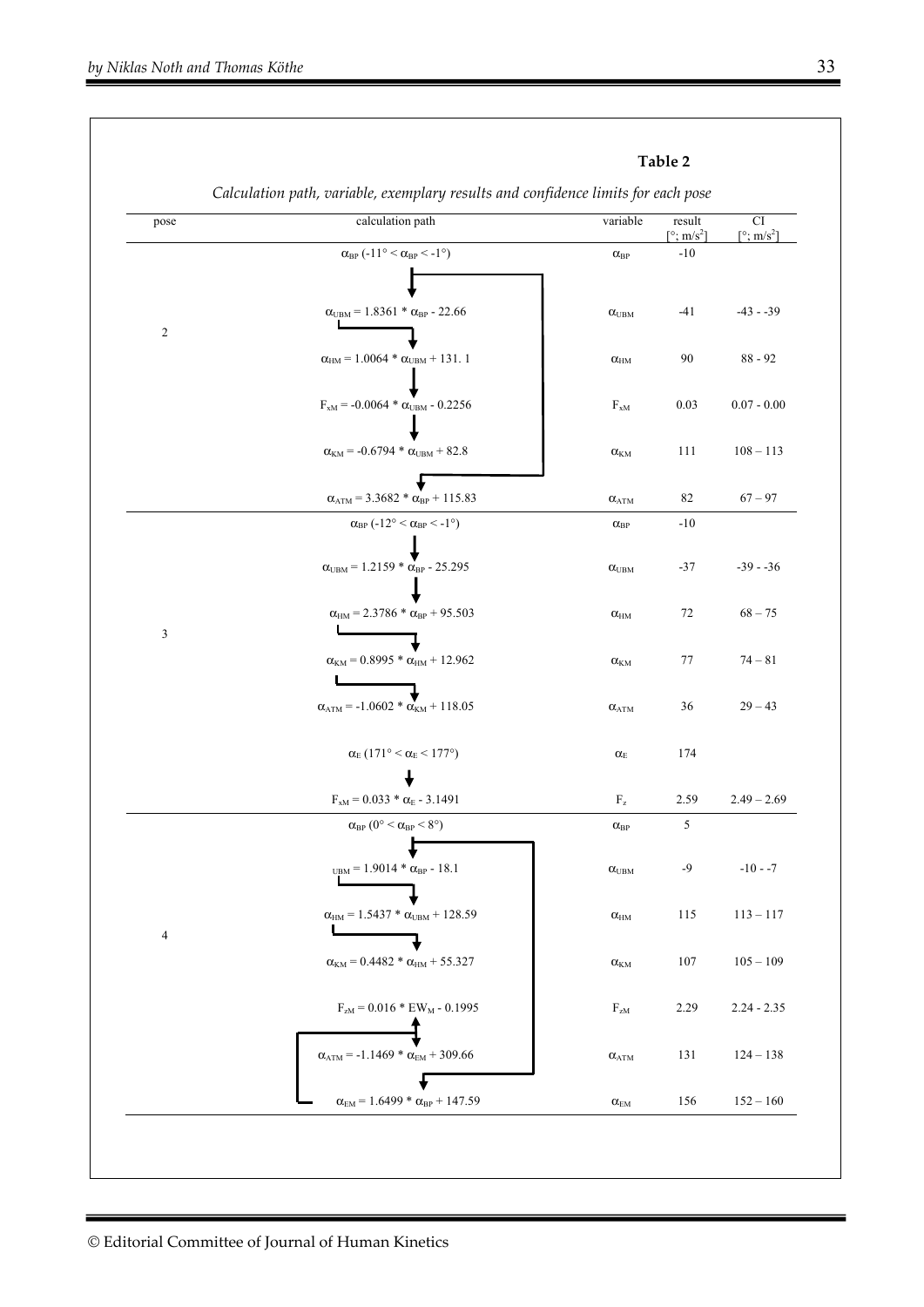**Table 3** 

|                                                      |                           | Pose 5 |
|------------------------------------------------------|---------------------------|--------|
| variable                                             | $\boldsymbol{\mathsf{x}}$ | S      |
| $\alpha$ <sub>K</sub> $\lceil$ <sup>o</sup> $\rceil$ | 151.8                     | 7.1    |
| $\alpha$ H $\lceil$ °]                               | 174.9                     | 4.9    |
| $\alpha$ UB $^{\circ}$                               | 25.6                      | 4.9    |
| $\alpha$ <sub>AT</sub> $^{\circ}$                    | 171.7                     | 6.0    |
| $\alpha$ <sub>E</sub> $^{\circ}$ ]                   | 165.3                     | 10.9   |
| $\alpha_{\rm BP}$ [°]                                | 23.3                      | 3.6    |

*Table 4* 

| Target-performance comparison |                      |                        |                  |              |       |         |                                                |
|-------------------------------|----------------------|------------------------|------------------|--------------|-------|---------|------------------------------------------------|
| pose                          | part                 | angle / force          | regression angle | $+CI$        | -CI   | athlete | description                                    |
|                               |                      | $O$ <sub>O</sub> BP    | $-16$            | $-11$        | $-1$  | $-16$   | model un-applicable                            |
|                               |                      | $\alpha$ UBM           | $-52$            | $-55$        | $-49$ | $-39$   | - initial predictor is<br>outside the validity |
|                               | part                 | $\alpha$ <sub>HM</sub> | 79               | 82           | 75    | 90      | range                                          |
| pose 2                        | $\mathbf{1}$         | $\alpha_{\rm KM}$      | 118              | 122          | 114   | 118     |                                                |
|                               |                      | $\alpha$ atm           | 62               | 89           | 35    | 112     |                                                |
|                               |                      | $F_{xM}$               | 0.1074           | 0.164        | 0.05  | 0.03    |                                                |
|                               |                      | $\alpha_{\mathrm{BP}}$ | $-10$            | $-12$        | $-1$  | $-10$   | model applies                                  |
|                               |                      | $\alpha$ UBM           | $-37$            | $-39$        | $-36$ | $-44$   |                                                |
|                               | part                 | $\alpha_{\text{HM}}$   | 72               | 75           | 68    | $71\,$  |                                                |
| pose 3                        | $\mathbf{1}$         | $\alpha_{\rm KM}$      | 77               | 81           | 74    | 96      |                                                |
|                               |                      | $\alpha$ atm           | 36               | 43           | 29    | 60      |                                                |
|                               | part                 | $\alpha_{\rm EM}$      | 174              | 171          | 177   | $171\,$ | model applies                                  |
|                               | $\overline{2}$       | F <sub>zM</sub>        | 2.5929           | 2.822        | 2.36  | 2.31    |                                                |
|                               |                      | $\alpha_{\mathrm{BP}}$ | 18               | $\mathbf{0}$ | $8\,$ | 18      | model un-                                      |
|                               |                      | $\alpha$ UBM           | 16               | $20\,$       | 12    | $16\,$  | applicable - initial<br>predictor is           |
|                               |                      | $\alpha_{\text{HM}}$   | 153              | 160          | 147   | 152     | outside the                                    |
| pose 4                        | part<br>$\mathbf{1}$ | $\alpha_{\rm KM}$      | 124              | 131          | 118   | 134     | validity range                                 |
|                               |                      | $\alpha_{\rm EM}$      | 177              | 210          | 145   | 168     |                                                |
|                               |                      | $\alpha$ atm           | 106              | 145          | 67    | 167     |                                                |
|                               |                      | $F_{\rm zM}$           | 2.2645           | 2.398        | 2.13  | 2.16    |                                                |
|                               |                      |                        |                  |              |       |         |                                                |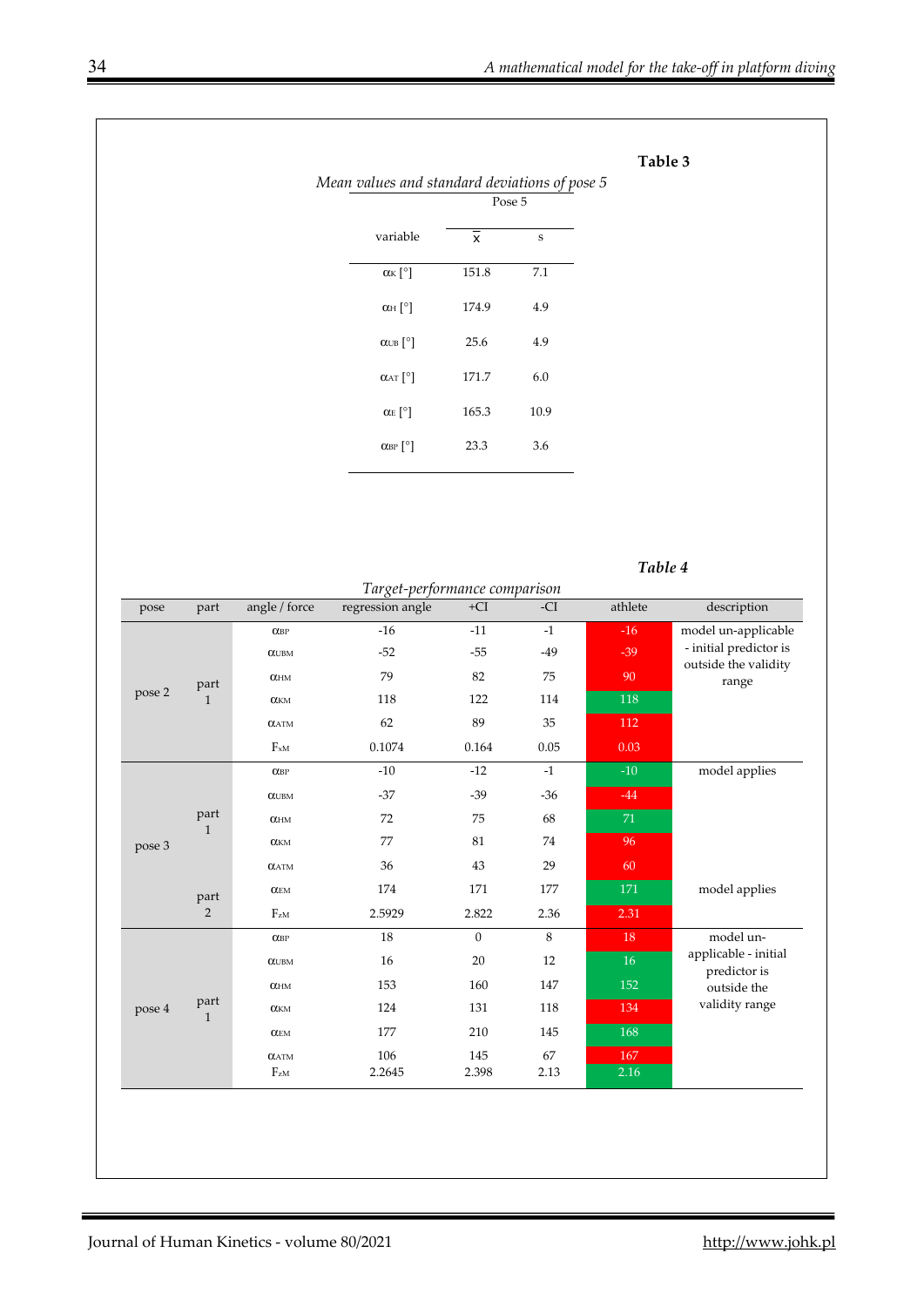The model had a validity range of -11° <  $\alpha_{\rm BP}$  < -1° for pose 2, -12° <  $\alpha_{\rm BP}$  < -1° for pose 3, 0° <  $\alpha_{\text{BP}}$  < 8° for pose 4. There is also a second model for pose 2. The  $\alpha$ <sub>E</sub> and F<sub>x</sub> correlated with each other independent of other motion variables. The validity range was  $171^{\circ} < \alpha_{\rm E} < 177^{\circ}$ .

Table 2 shows the step-by-step calculation path for pose 2. The calculation path is marked with arrows and the results and the confidence limits are listed with an example of  $\alpha_{\text{BP}} = 10^{\circ}$ .

For poses 1 and 5, no correlations between the movement variables could be detected. Table 3 shows the mean values and standard deviations for the determined motion variables acting as reference values in the model.

### **Discussion**

This study aimed to develop a mathematical model to predict individualized limits for kinematics and kinetics of the take-off phase for the back 3½ somersault tucked (207C). Based on combined linear regressions of kinetic and kinematic variables, the model approach presented here describes the confidence limits for key positions. Pose 2 (beginning of the braking impact) can be generalized by the body being in a slightly forward position (- $11^{\circ}$  <  $\alpha$ <sub>BP</sub> < -1<sup>°</sup>). The less the body is tilted forward, the more the torso is upright. This is accompanied by extended hips, more flexed knees and a delayed arm swing. Pose 3 (beginning of the major weighting) can also be summarized by the body being in a slightly forward position (- $12^{\circ} < \alpha_{BP} < -1^{\circ}$ ). However, here the body is less tilted forward, in connection with a more upright torso, extended hips and knees, and arms which are swung further downwards. For Pose 4 (second maximum of  $F_z$ ), the body should be in a slightly tilted backward position ( $0^{\circ}$  <  $\alpha_{\rm BP}$  <  $8^{\circ}$ ). The more the body is tilted backwards, the more upright the torso. This goes hand in hand with extended hips and knees, and arms which are swung further upwards.

In general, kinematic and kinetic studies of backward take-offs in platform diving are rare. In addition, existing studies explain the optimal execution on the basis of individual cases or generalized results. Miller (1989, 2000) described the kinetic and kinematic characteristics of 10-m platform backward take-offs of 29 male and 26 female athletes taking part in the World Championships in 1986. One result of that comprehensive descriptive analysis is that minimal inward somersaulting angular momentum is generated during the initial weighting phase. This can be related to our results in poses 2 and 3 where the body is in a slightly tilted forward position. For the knee angle at the beginning of the major weighting (pose 3), O´Brian (2003) recommended a knee angle of at least 90°. In contrast, Huber (2016) reported highly individual solutions for the execution of this position from very small (heels almost touch the glutes) to very wide knee angles. Park and Yoon (2017) in turn analyzed five experienced athletes and reported a mean knee angle of 111° for the back 3½ somersault piked (207B). Our model recommends a knee angle of 63° - 107°, depending on the individual preconditions. This high degree of variability during the take-off can be rated as individualized movement strategies of elite divers and can be explained by differences in the skill level as well as anthropometric features of the athletes analyzed.

This highlights the particular value of the model, being able to predict individual limits for optimal execution. The proposed model enables individualized feedback based on objective movement variables, allows a target-performance comparison and predicts an optimal take-off technique. From a coach´s point of view, this is helpful in guiding the training process, thereby making it more efficient to improve the technical competence of the diver. This is due to the fact that: (1) the target/actual performance comparison errors in movement execution can be identified efficiently at an early stage of the learning process, thus allowing precise movement corrections to be initiated; (2) the target/actual comparison enables the coach to develop a focus of attention when observing movements in the daily training routine; (3) the athlete's movement perception can be specifically trained, (4) the model shows the interrelationships of the kinetic and kinematic variables, allowing the coach to predict the effects of movement corrections.

When the model is practically applied, individualized assessments of the take-off can be performed. The procedure will be demonstrated using an example. A trial was selected which was obviously below the requirements with regard to dive height and angular velocity. The targetperformance comparison (Table 4) shows that,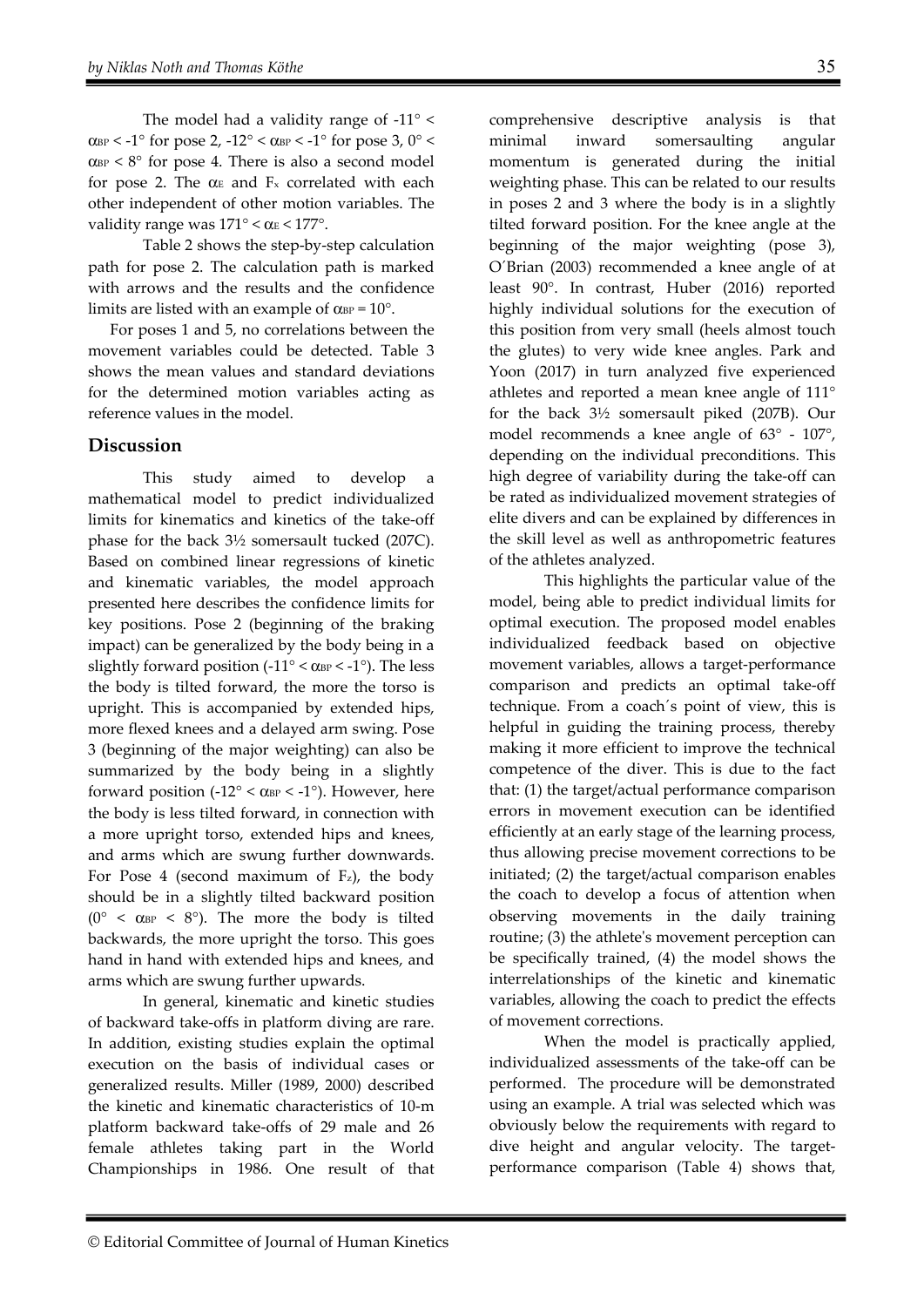with a few exceptions, kinematic and kinetic variables of the athlete are outside the confidence limits of the model (marked in red). In this case, the causes for execution deficits are very diverse: (1) the model cannot be applied to pose 2 because the  $\alpha_{\text{BP}}$  was 5 $\degree$  outside the validity range. The fact that the athlete was tilted too far forward was interpreted as the main failure; (2) regarding pose 3, the torso was tilted too far forward, resulting from a knee which was too extended; (3) in pose 3, the athlete swung the arms forward too late; (4) the model could not be used for pose 4 because the α $B<sub>P</sub>$  was 10 $°$  outside the confidence limits. The body was bent too far backwards.

This study has limitations which need to be acknowledged. The model should be used as a complementary tool because we used a combined sample of men and women. Based on Sanders and Gibson's (2003) analysis in springboard diving, we assume that significant differences of motion variables exist between women and men. A larger sample could help improve the accuracy of the model, one for women, one for men. The data were recorded under laboratory dryland conditions (the MIS was mounted at the foam pit) limiting the accuracy of the model with regard to "real" dives from a 10-m-platform. To improve the individual prediction, future studies should account for anthropometric features, strength, and coordinative abilities, as these significantly

influence the take-off in platform diving. Furthermore, future studies could use neural models to predict variables as they have been successfully used in other sports (e.g. Kipp et al., 2018; Maszczyk et al., 2011, 2014).

#### **Conclusions**

In technical-acrobatic sports, subtleties of movement execution determine success and failure during competition. Based on the results, we conclude that for an optimal take-off movement, specific relationships of biomechanical variables should be matched at key positions. The mathematical model introduced here can be used to provide objective and individual feedback for an optimal take-off in platform diving. Furthermore, this model can be used during longterm performance development to monitor the fundamental development of the ideal take-off technique. In addition to subjective evaluation by the coaches, the model can support the assessment process with objective results. The approach presented here can be extended in several directions: (a) since it is modular in its structure, other kinetic and kinematic variables can be integrated into the model, (b) it can be applied in other dive groups, (c) it can be adopted to other sports where the importance of the takeoff is very high, e.g. gymnastics, high jump or ski jumping.

#### **Acknowledgements**

This research was funded by the Federal Ministry of the Interior, Building and Community based on a decision of the Deutscher Bundestag and has been supported by the Deutscher Schwimm-Verband e.V. We would like to thank the athletes and coaches for their participation in this study. The authors wish to thank I. Sandau and H. Sandner, Institute for Applied Training Science (Leipzig; Germany) for the careful review of the manuscript, A. Schleichardt, Institute for Applied Training Science (Leipzig; Germany) for the illustration of the key positions as well as the developers of the MIS.

#### **References**

de Leva P. Adjustments to Zatsiorsky-Seluyanov's segment inertia parameters. *J Biomech,* 1996; 29(9): 1223-30 FINA. *FINA Handbook 2018-2021*. Lausanne: FINA; 2017

Hamill J, Golden D. Angular Momentum in Multiple Rotation Nontwisting Platform Dives. *Int J Sport Biomech*, 1986; 2: 78-87

Hamill J, Golden D, Ricard M D, Williams M A. Dynamics of selected tower dive take offs. *Biomechanics in Sports.* Del Mar: Academic Publishers, 200-207; 1985

Huber J. *Springboard and Platform Diving.* Champaign: Human Kinetics; 2016

Kipp K, Giodanelli M, Geiser CF. Predicting net joint moments during a weightlifting exercise with a neural network model. *J Biomech*, 2018; 74: 225-229